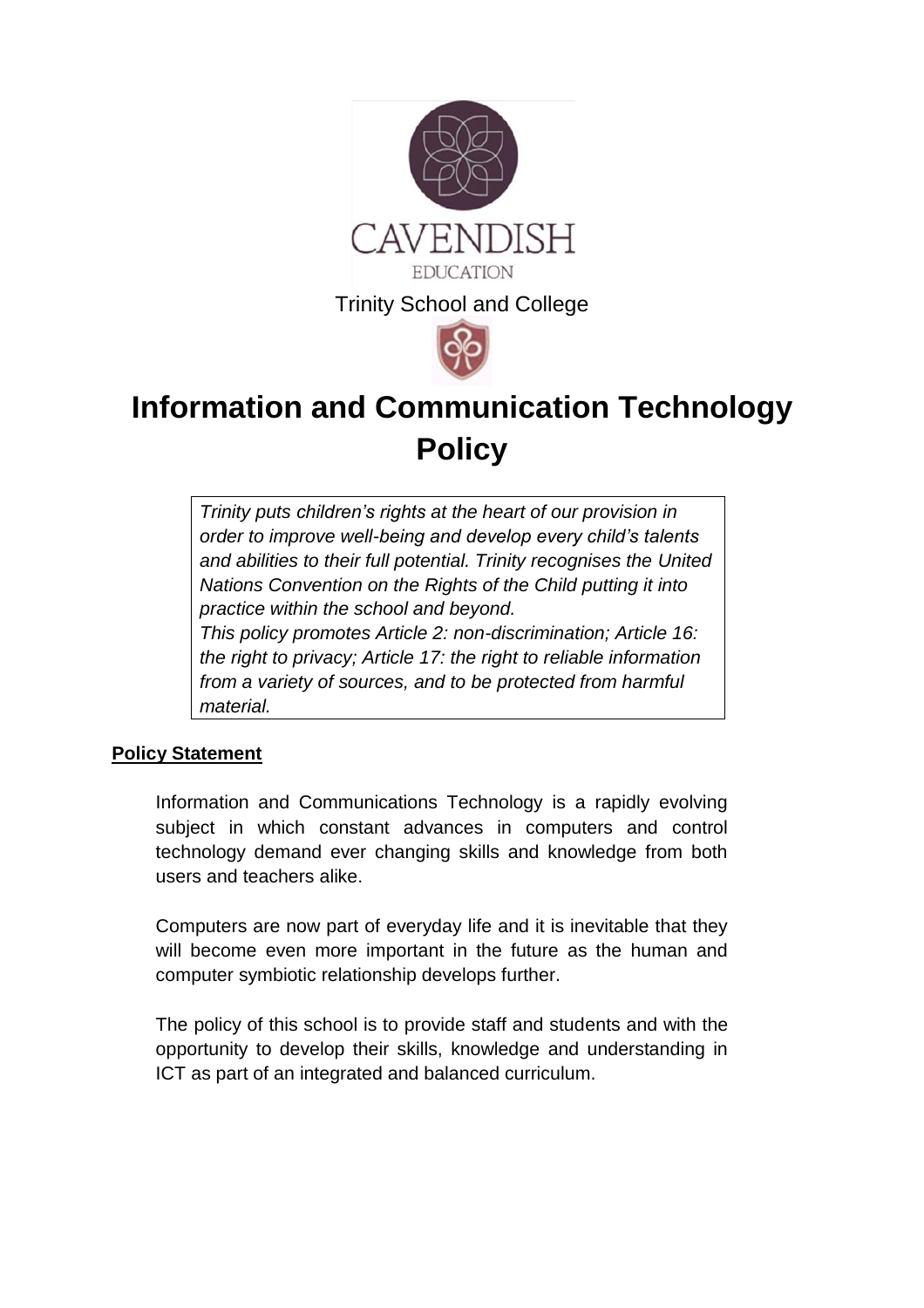#### **Aims**

- To enable all staff and students to use ICT as a tool to support their learning.
- To ensure access and availability of ICT equipment for all staff and students.
- That student learning in all curriculum areas is enhanced and enriched.
- To sustain and develop the ICT facilities to meet the current needs and expectations of the school

## **Curriculum Development and Organisation**

- To highlight ICT as a functional subject across the curriculum
- To ensure that all learners have access to ICT to support their learning
- To ensure we meet the demands of cross curricular ICT
- To ensure we meet the demands of accreditation programmes for ICT and other curriculum areas such as ASDAN Certificate of Personal Effectiveness, Employability, Wider Key Skills and NCFE Occupational Studies.
- To continue to develop frameworks, workbooks and resources that are up to date and relevant to current technology

# **Teaching and Learning Approaches**

Students develop their ICT skills and knowledge by practical experience supported by skill based demonstration. Students should be encouraged to experiment, not be afraid to make mistakes and to learn from them. As such the teaching and learning approach adopted by teachers should provide ample practical opportunities for students to develop as autonomous and confident users of ICT.

In delivering ICT, a range of strategies can be employed. These should include

- Discussion as to the appropriateness of an ICT solution to the task.
- Individual and collaborative tasks.
- Talking through and presenting ideas.
- Alternative tasks for the more and less able.
- Group work.
- Appropriate use of resources.
- Recognition of the open nature of much of the software.
- Time for reflection checking work to identify problems and excellence.
- Positive language and encouragement.
- A structured reward policy that falls in line with the whole school policy.
- Children's work is valued throughout the school. Display and presentation of computer work reflects this value.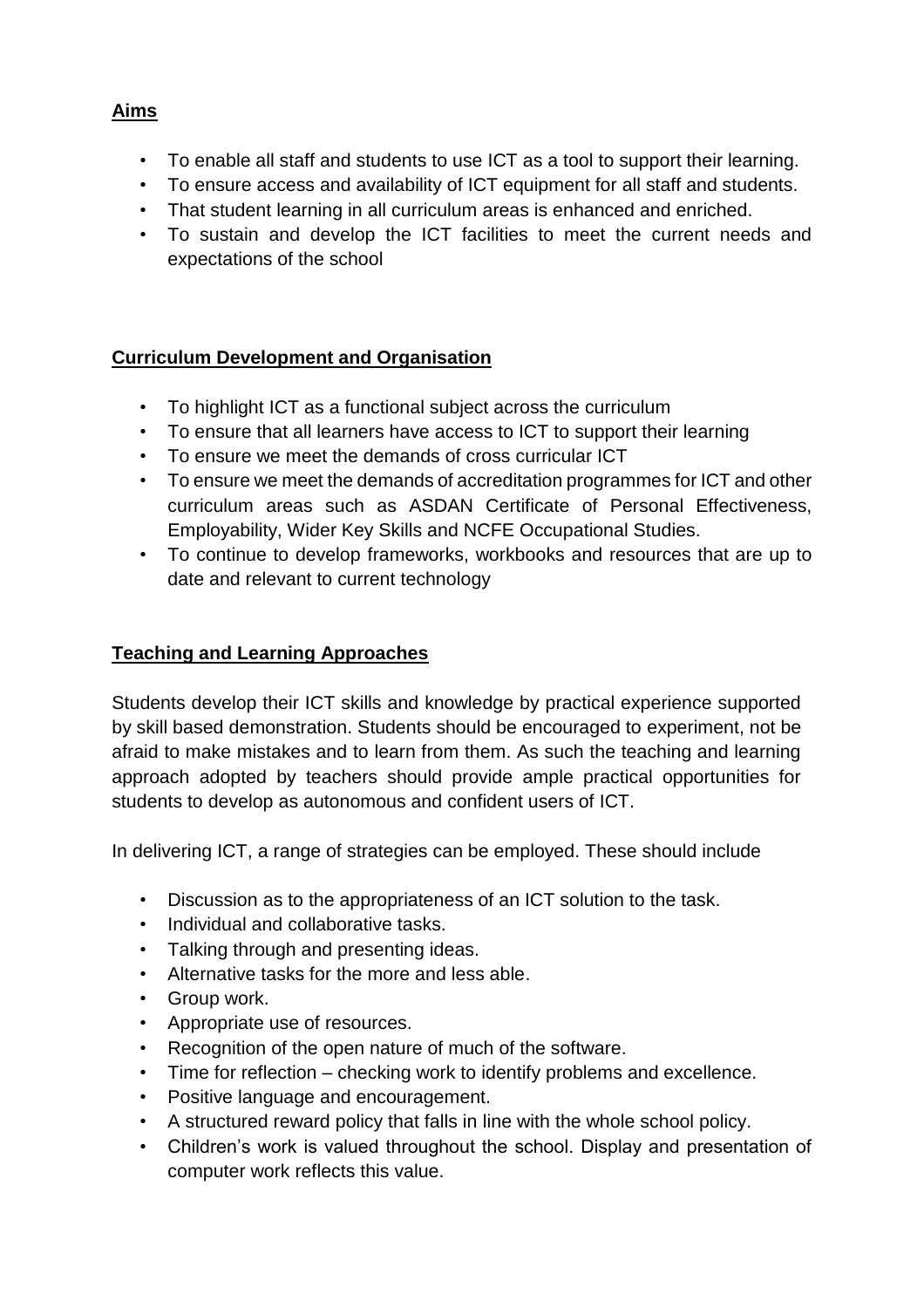# **Entitlement / Equal Opportunities**

All students are to be able to access and utilise ICT to assist their learning. Full provision is to be available to assist students with identified needs to access ICT, and other subjects through the use of ICT.

## **Inclusion**

- Customised desktop setting for students with an identified need
- Laptops to be used by all Key Stage 4 and 5 students and earlier, by students with an identified need, at the request of a teacher
- Additional computer room access available for the gifted and talented students to develop ICT skills in a range of areas
- Differentiation of ICT based work and tasks to be identified in frameworks
- Review student's individual needs in terms of access and provision as and when needed.

#### **Management Information**

- The ICT policy to be reviewed by the Head of Mathematics and ICT who then makes recommendations to the Executive Headteacher, who hold ultimate responsibility for ICT provision.
- An audit of ICT resources both hardware and software to be performed annually by the Head of Mathematics and ICT.
- An audit of Staff ICT skills is to be performed annually by a Head of Mathematics and ICT.
- The Head of Mathematics and ICT may make recommendations to the Executive Headteacher concerning the purchase/acquisition of new hardware and software.
- The Head of Mathematics and ICT is to review ICT resources, policy and to report findings and make strategy recommendations to the Executive Headteacher and Directors who hold ultimate responsibility for ICT provision.

#### **Staff Development**

- The Executive Headteacher organises internal training through Trinity Training where necessary, identified within Performance Appraisal or at the request of the senior management team.
- Members of staff are invited to identify external ICT courses which meet their CPD needs. This request is then taken to the Executive Headteacher for allocation of funding.
- The Assistant Headteacher (Mathematics, ICT and Welfare) and the ICT Specialist Teacher are assigned to take care of ICT provision and are required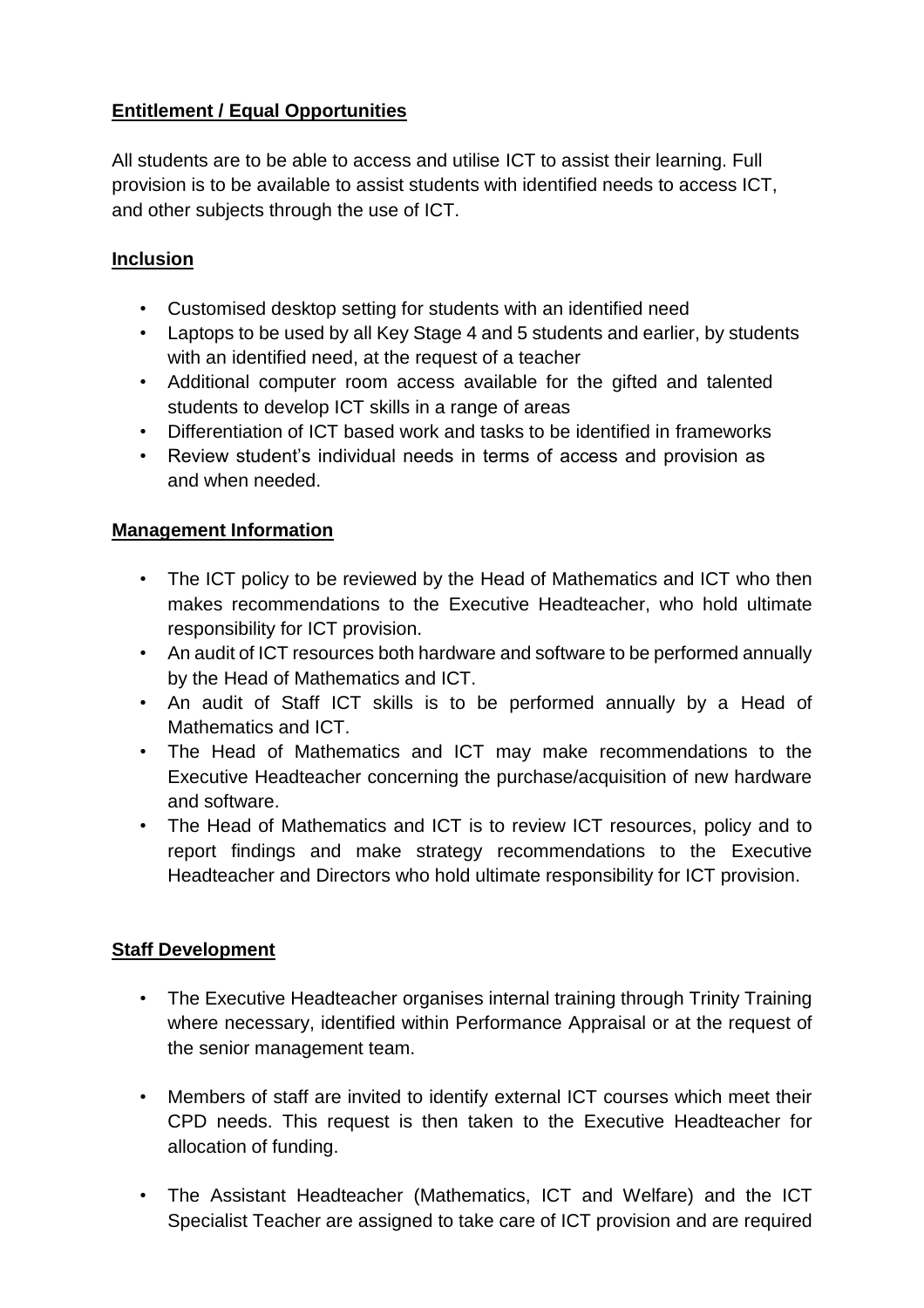to seek training and/or advice on new hardware or software to ensure basic competency.

• All serving teachers are trained to functional skills level 2 where they are competent at using IT as a tool to support their teaching and student learning.

# **Assessment**

- Assessment in ICT work in Key Stage 3, 4 and 5 takes the form of formative and summative assessments which are recorded within a portfolio of Functional Skills in ICT.
- At the end of each module all students will be assessed and advised of their level of achievement. Students will be given targets to improve their work, and the opportunity to do so, and have their assessment updated.
- At the end of each module time is provided for reflection in order that students can identify their own strengths and weaknesses and learn from each other. Students may be able to contribute to the setting of own success criteria.
- Progress, as evidenced in the students' ICT folder/electronic portfolio, is assessed formally each year and a level is awarded in line with functional skills ICT and the ITQ Portfolio/Specification learning outcomes.
- Students are encouraged to assess their own level of work in a structured way with the use of Plan, Do and Review ASDAN documentation (PDRs). Information is given to allow each student to identify what must be achieved in order to progress to the next level of achievement.
- Time is provided after each project for reflection in order that children can identify their own strengths and weaknesses and learn from each other.

#### **Roles and Responsibilities**

# **Assistant Headteacher (Welfare, Mathematics and ICT) and ICT teachers (NMi, PMo) will**

- see to the day to day running of the school's ICT system and make recommendations as appropriate. Assist staff as and when needed on an ad hoc basis.
- ensure that ICT elements of functional skills Computing and ITQ Skills are delivered according to Specifications.
- reports faults with ICT hardware using the school's procedure for reporting problems. Ensure health and safety, email and internet guidelines are reinforced and followed.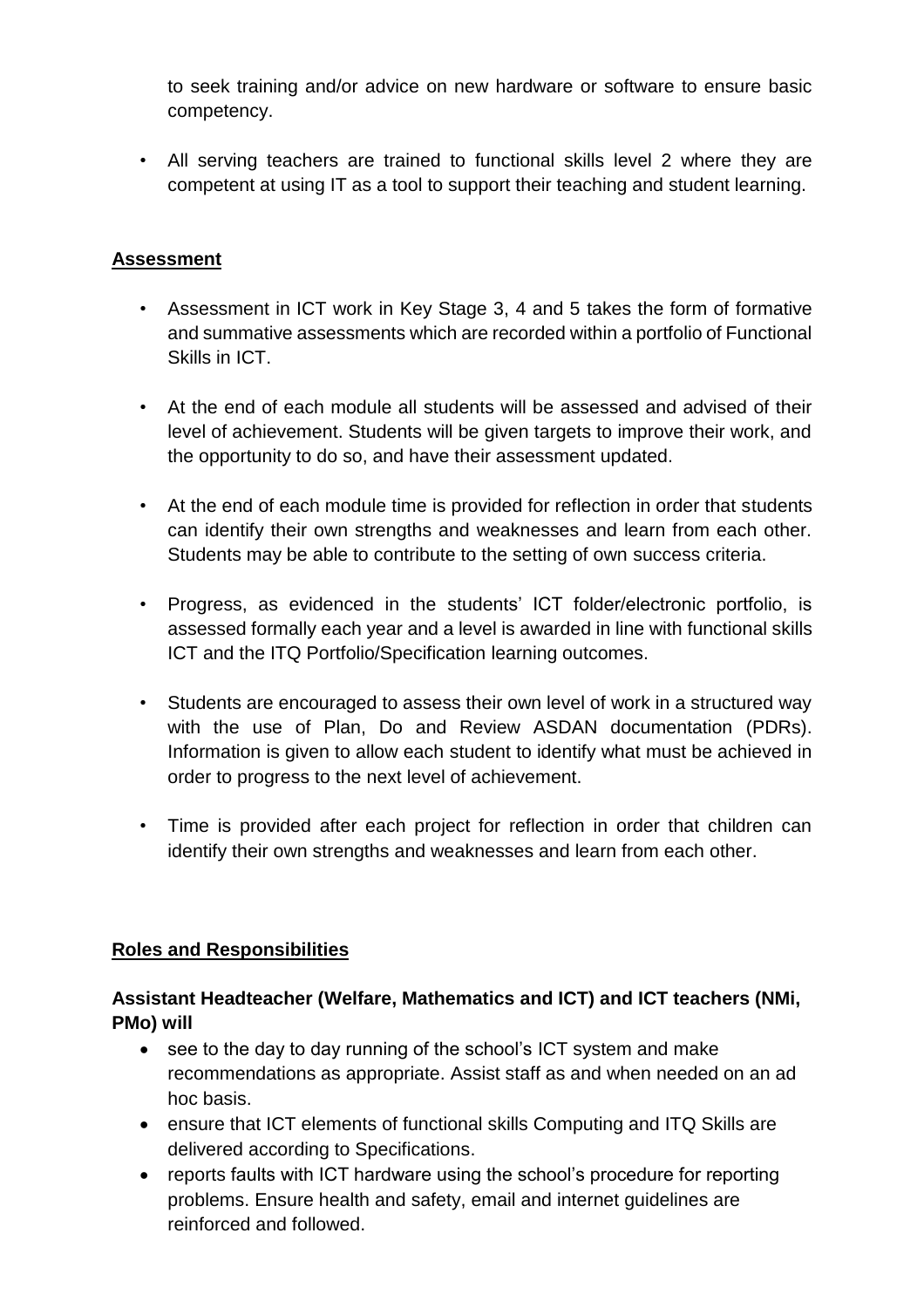• organise own work as the ICT Technician and work alongside Cavendish Education to ensure that ICT support is available to staff and students.

# **Head of Education KS1,2,3**

is responsible for ICT curriculum across respective Key Stages [1,2,3]

# **Trinity Administration and Personnel Manager**

• Records all training given

# **Executive Headteacher and Directors**

 Whole school ICT strategic planning, ICT administration network including the school's information management system

# **Monitoring and Review**

- The Executive Headteacher will liaise with Heads of Key Stages (Head of Education, (KS1,2 and 3); Assistant Headteacher (KS4); Assistant Headteacher (College Curriculum)) to seek evidence to ensure that curriculum subjects are meeting the statutory requirements for ICT within their subjects.
- The IQA process will ensure that the Frameworks make reference to ICT within the documentation
- The annual strategic ICT action plan is be reviewed, and where necessary, updated annually by the Directors (see attached document appendix 1)
- ICT Roles and Responsibilities are to be reviewed yearly and discussed in performance management discussions.
- Performance management discussions will be conducted on a yearly cycle.
- ICT observations to be developed in order to evidence use of ICT to improve independent learning targets.

#### **Home School Links**

Home School Links are to be promoted and reinforced wherever possible through the use of ICT.

Friends of Trinity School and College Closed Group Facebook account exists and allows Newsletter information to be posted.

# **Appropriate legislation, including copyright and data protection**

It is the responsibility of the student or member of staff to ensure that legislation is adhered to. The Executive Headteacher is to ensure that adequate information is provided to staff, either through training opportunities or display material.

Students are educated about the Data Protection Act, Copyright Act and Computer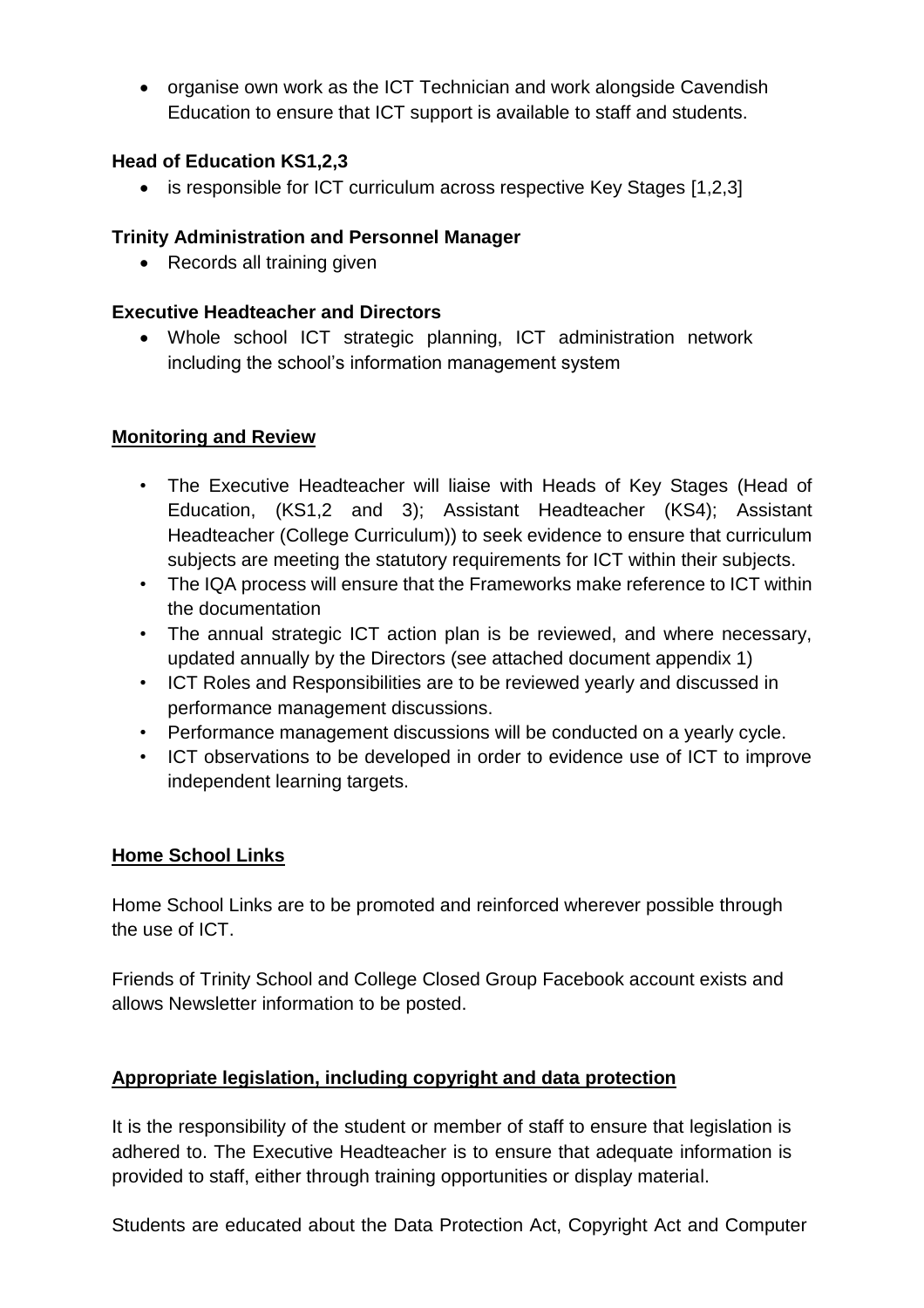Misuse Act in curriculum lessons in a way they can understand. It is the responsibility of the Assistant Headteacher (Welfare, Mathematics and ICT) to ensure that such training takes place for staff and students.

#### **Effective and efficient deployment of ICT resources**

The Directors are responsible for the deployment of ICT resources. This will be done in such a way as to maximise the opportunities for both students and staff to access ICT to support curriculum learning and the efficient running of the school.

#### **Networks and Email**

- Acceptable use form to be signed by all students
- ICT code of conduct to be signed by all staff
- All staff and students to have own email address

# **E-mail guidelines**

The following are some general guidelines for using e-mail:

A code of conduct:

- Re-read your messages twice before sending
- Avoid expressing strong feelings of disagreement in public forums (use an individual's private mail box)
- Be careful about copyrights and licenses
- Ask permission before forwarding or copying other people's messages
- Avoid sexist or racist language
- Avoid using all upper case letters
- If the message is very important, controversial or open to misunderstanding, consider a face to face discussion or a telephone conversation instead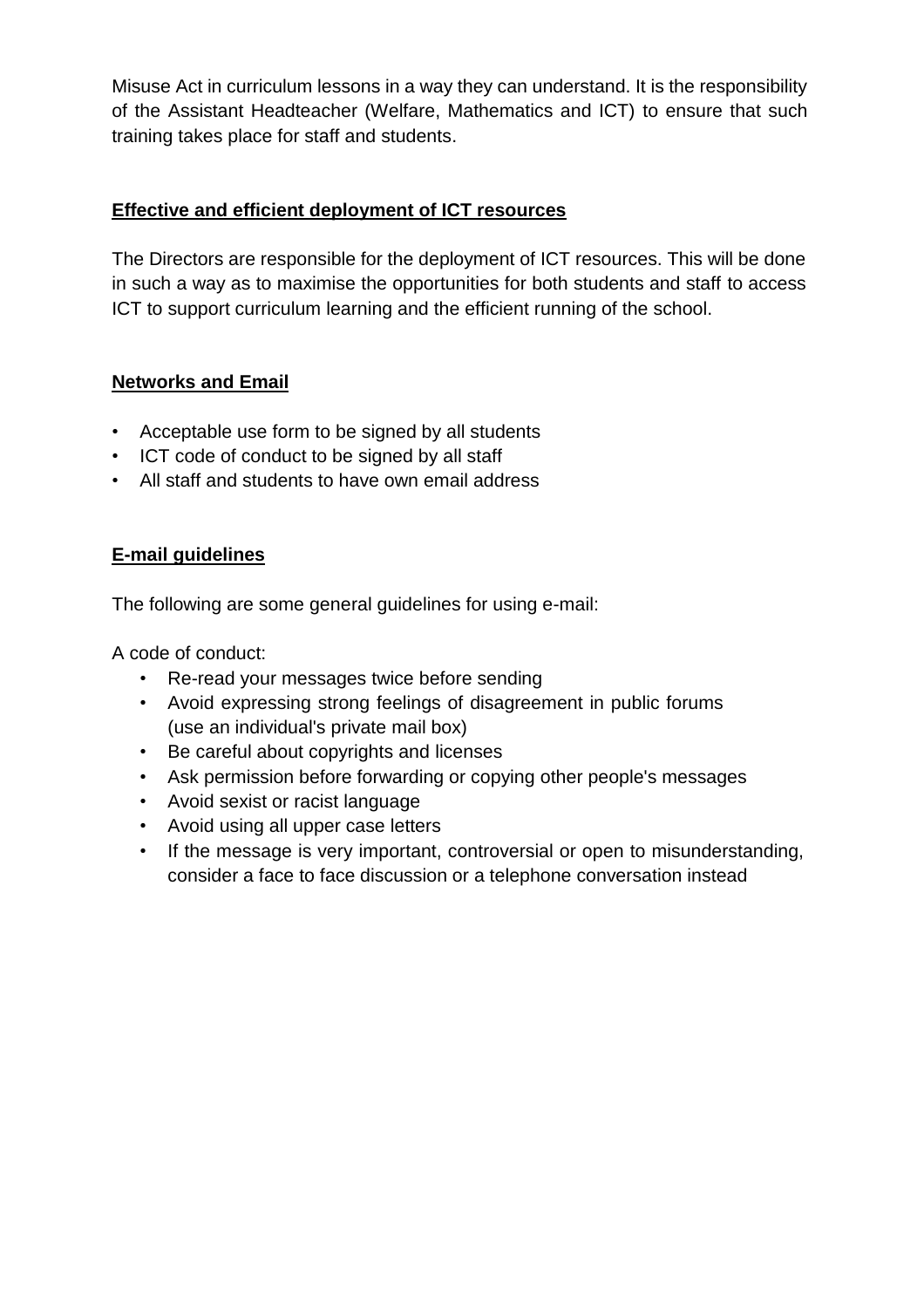#### **Student Access to the Internet and Electronic Mail Policy**

The school encourages use by students of the rich information resources available on the Internet, together with the development of appropriate skills to analyse and evaluate such resources. These skills will be fundamental in the society our students will be entering.

On-line services significantly alter the information landscape for schools by opening classrooms to a broader array of resources. In the past, teaching and library materials could usually be carefully chosen. All such materials would be chosen to be consistent with national policies, supporting and enriching the curriculum while taking into account the varied teaching needs, learning styles, abilities and developmental levels of the students. Internet access, because it may lead to any publicly available site in the world, will open classrooms to electronic information resources which have not been selected by teachers as appropriate for use by students.

Electronic information research skills are now fundamental to preparation of citizens and future employees during the coming Information age. The school expects that staff will begin to investigate possibilities and blend use of such information as appropriate within the curriculum and that staff will provide guidance and instruction to students in the appropriate use of such resources. Staff will consult the Head Teacher for advice on content, training and appropriate teaching levels consistent with the school's ICT programme of study.

Independent student use of telecommunications and electronic information resources is not allowed. Students are expected to hand all such devices to the class teacher at the start of the school day. Any such devices found in the possession of students during the school day will be confiscated and returned at the end of the day. If students persist in bringing such devices into school the confiscation may be extended until the end of week or the end of term,

Access to on-line resources will enable students to explore thousands of libraries, databases, and bulletin boards while exchanging messages with people throughout the world. The school believes that the benefits to students from access to information resources and increased opportunities for collaboration exceed the disadvantages, but ultimately, parents and guardians of minors are responsible for setting and conveying the standards that their children should follow when using media and information sources. Parents are responsible for ensuring that parental controls are in place on all laptops that are brought into school for working purposes. They will be required to sign a form stating that such controls have been put in place. To that end, the school supports and respects each family's right to decide whether or not to apply for independent access.

In order to match electronic resources as closely as possible to the national and school curriculum, teachers need to review and evaluate resources in order to offer "home pages" and menus of materials that are appropriate to the age range and ability of the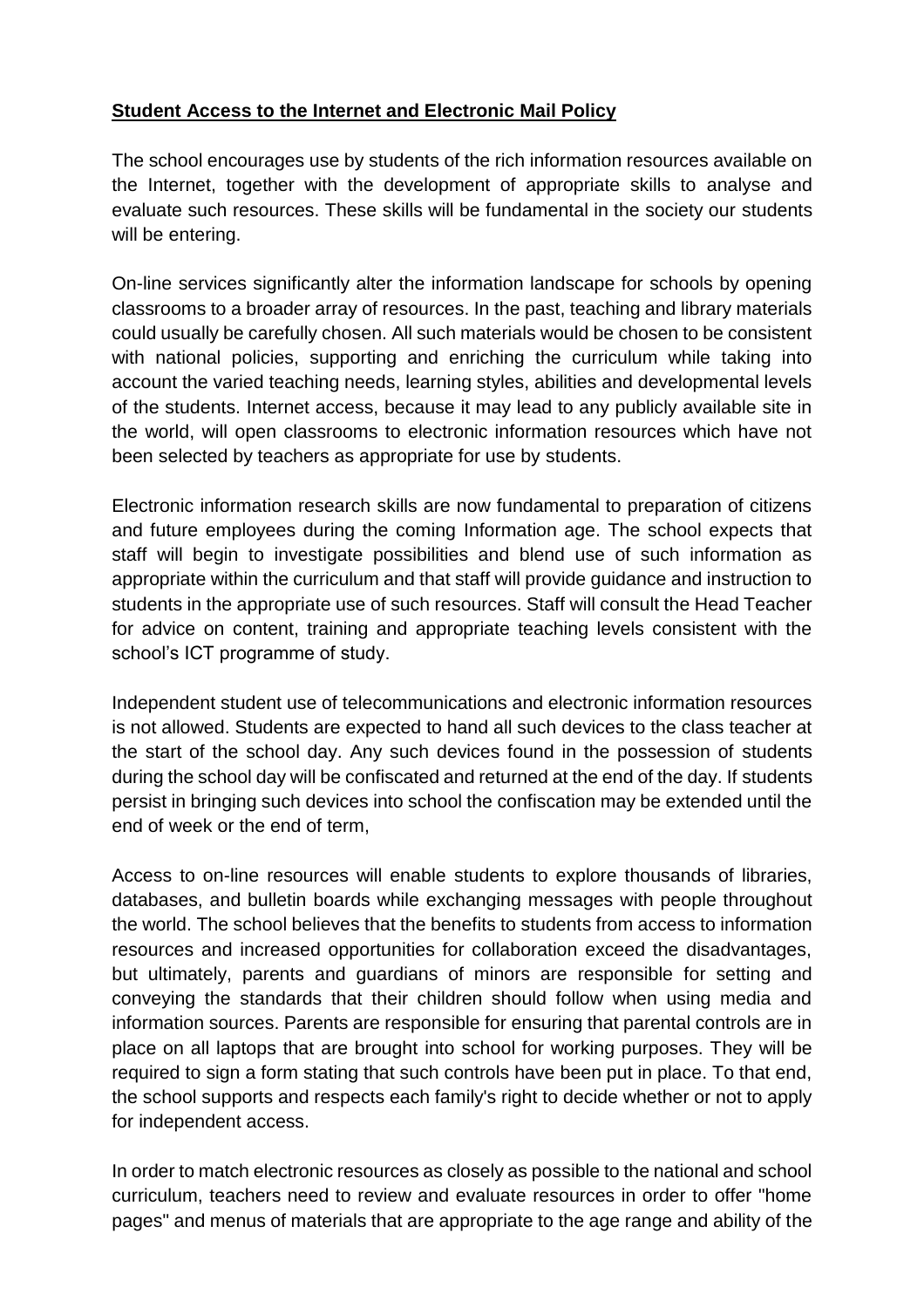group being taught. Staff will provide appropriate guidance to students as they make use of telecommunications and electronic information resources to conduct research and other studies. All students will be informed by staff of their rights and responsibilities as users, before their first use, either as an individual user or as a member of a class or group.

Students may pursue electronic research independent of staff supervision only if they have been granted parental permission and have submitted all required forms. Permission is not transferable and may not be shared.

#### **School Rules**

The school has developed a set of guidelines for Internet use by students. These rules will be made available to all students, and kept under constant review.

All members of staff are responsible for explaining the rules and their implications. All members of staff need to be aware of possible misuses of on-line access and their responsibilities towards students.

#### **Health and safety, including an acceptable use policy for internet safety**

- Students will only have access to the Internet in years 7 –11 when a permission letter is signed by parents/guardians
- Sixth formers will sign an acceptable Internet use form before having access to the Internet
- Students Internet access will only be removed if abuse of Internet is found (not for any other reason)
- Appropriate use posters to be displayed in all rooms where the Internet is available

#### **STAFF**

The computer system is owned by the school and is made available to staff to enhance their professional activities including teaching, research, administration and management. The school's Internet Access Policy has been drawn up to protect all parties - the students, the staff and the school.

The school reserves the right to examine or delete any files that may be held on its computer system or to monitor any Internet sites visited.

• All Internet activity should be appropriate to staff professional activity or the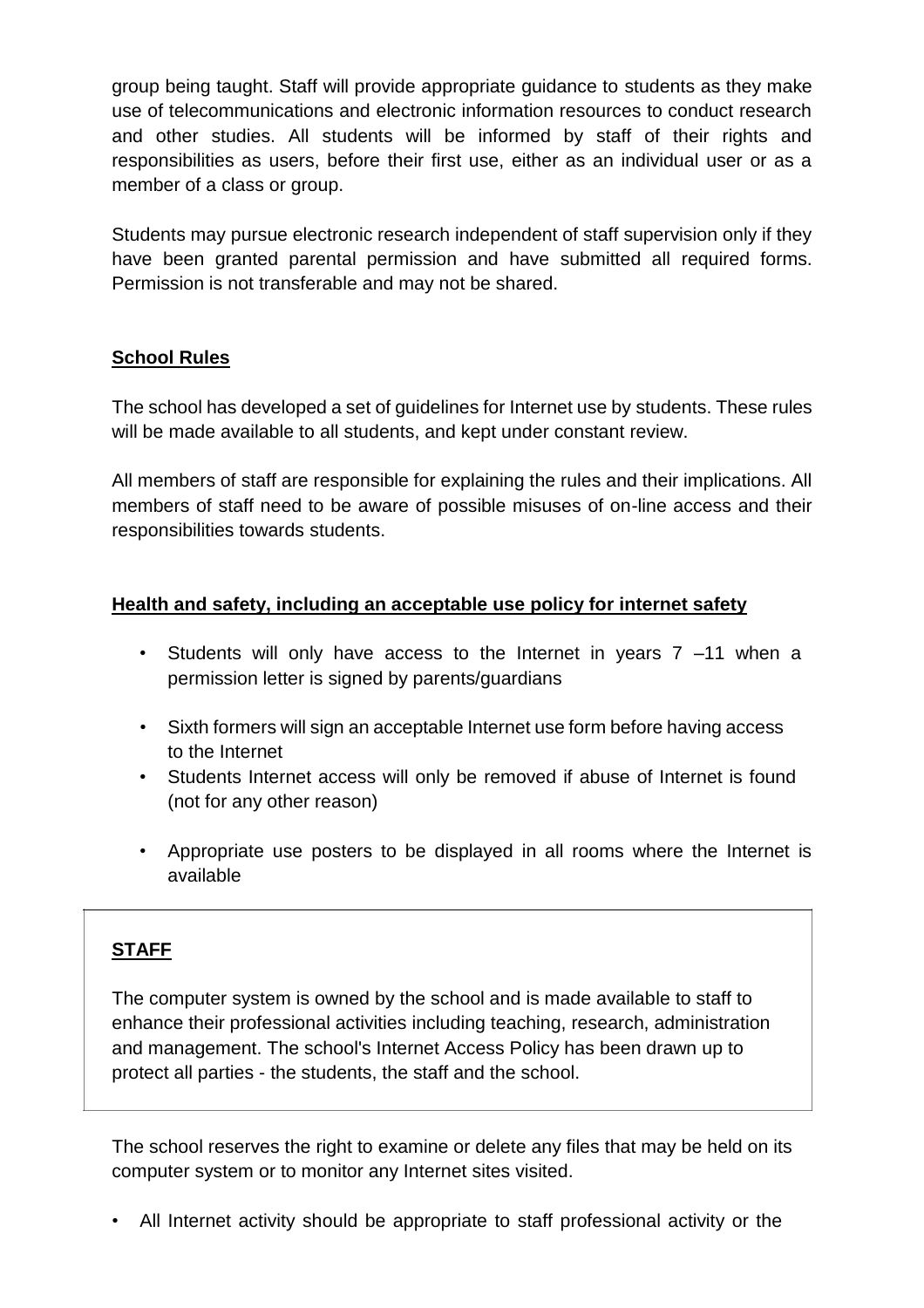student's education;

- Access should only be made via the authorised account and password, which should not be made available to any other person;
- Activity that threatens the integrity of the school ICT systems, or activity that attacks or corrupts other systems, is forbidden;
- Users are responsible for all e-mail sent and for contacts made that may result in e-mail being received;
- Use for personal financial gain, gambling, political purposes or advertising is forbidden;
- Copyright of materials must be respected;
- Posting anonymous messages and forwarding chain letters is forbidden;
- As e-mail can be forwarded or inadvertently be sent to the wrong person, the same professional levels of language and content should be applied as for letters or other media;
- Use of the network to access inappropriate materials such as pornographic, racist or offensive material is forbidden.

# **STUDENTS**

The school has installed computers and Internet access to help our learning. These rules will keep everyone safe and help us be fair to others.

- I will only access the system with my own login and password, which I will keep secret; I will not access other people's files;
- I will only use the computers for school work and homework;
- I will not bring in removable storage devices from outside school unless I have been given permission;
- I will ask permission from a member of staff before using the Internet; I will only e-mail people I know, or my teacher has approved;
- The messages I send will be polite and responsible; I will not give my home address or telephone number, or arrange to meet someone, unless my parent, carer or teacher has given permission;
- I will report any unpleasant material or messages sent to me. I understand my report would be confidential and would help protect other students and myself;
- I understand that the school may check my computer files and may monitor the Internet sites I visit.

# **Student guidelines for Internet use**

#### **General**

- Students are responsible for good behaviour on the Internet just as they are in a classroom or a school corridor. General school rules apply.
- The Internet is provided for students to conduct research and communicate with others. Parents' permission is required. Remember that access is a privilege,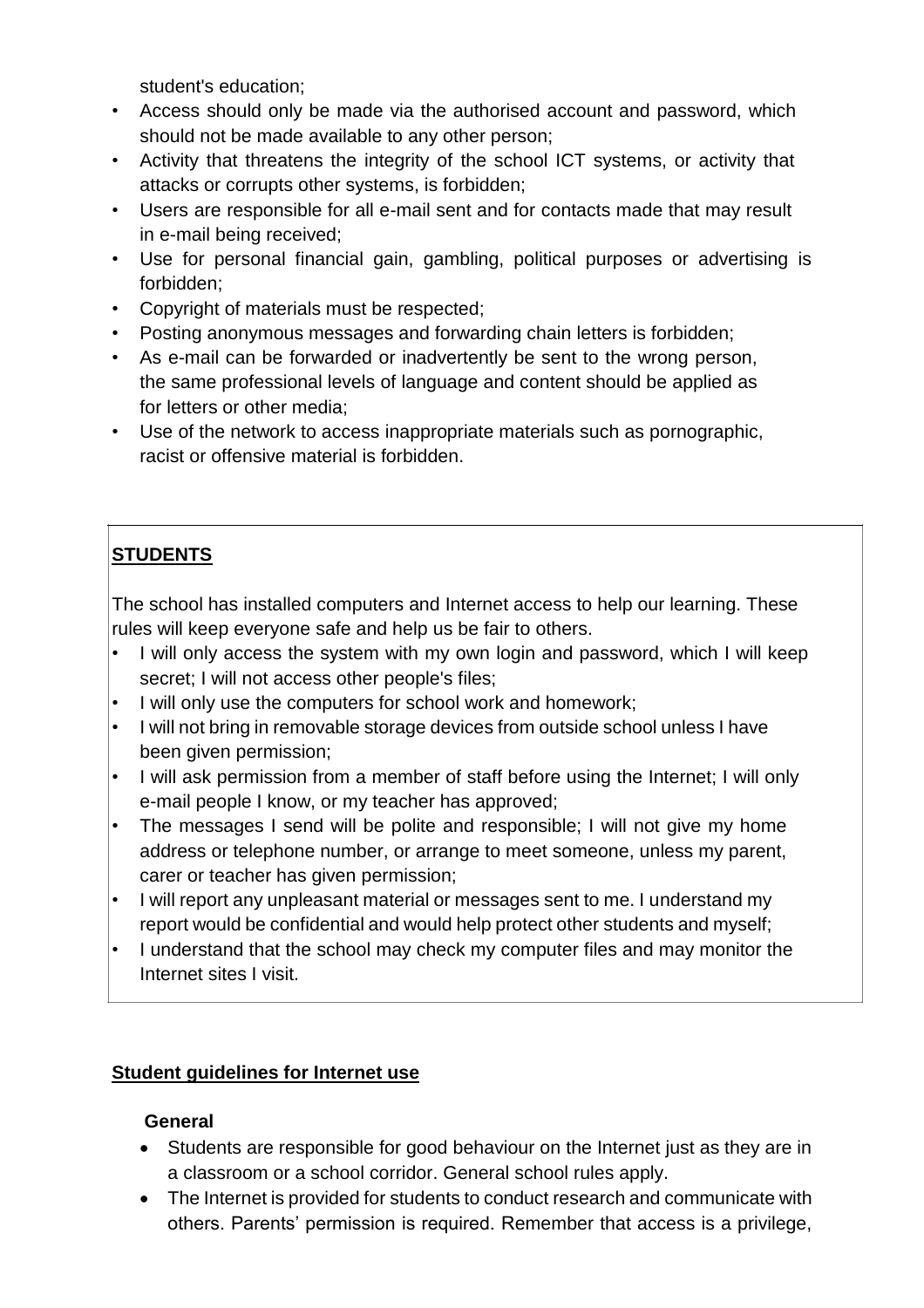not a right and that access requires responsibility.

- Individual users of the Internet are responsible for their behaviour and communications over the network. It is presumed that users will comply with school standards and will honour the agreements they have signed.
- Staff may review files and communications to ensure that users are using the system responsibly. Users should not expect that files stored on servers or disks would always be private.
- During school, teachers will guide students toward appropriate materials. Outside of school, families bear responsibility for such guidance as they must also exercise with information sources such as television, telephones, movies, radio and other potentially offensive media.

#### **The following are not permitted:**

- 1. Sending or displaying offensive messages or pictures
- 2. Using obscene language
- 3. Harassing, insulting or attacking others electronically or otherwise
- 4. Damaging computers, computer systems or computer networks
- 5. Violating copyright laws
- 6. Plagiarism
- 7. Using others' passwords
- 8. Trespassing in others' folders, work or files
- 9. Intentionally wasting limited resources

#### **Sanctions**

- 1. Violations of the above rules will result in a temporary or permanent ban on Internet use.
- 2. Additional disciplinary action may be added in line with existing practice on inappropriate language or behaviour.
- 3. When applicable, police or local authorities may be involved.

Thomas Furnell, Head of College and ICT

Found

Elizabeth Baines, Executive Headteacher **Reviewed by January 2020 Review September 2020**